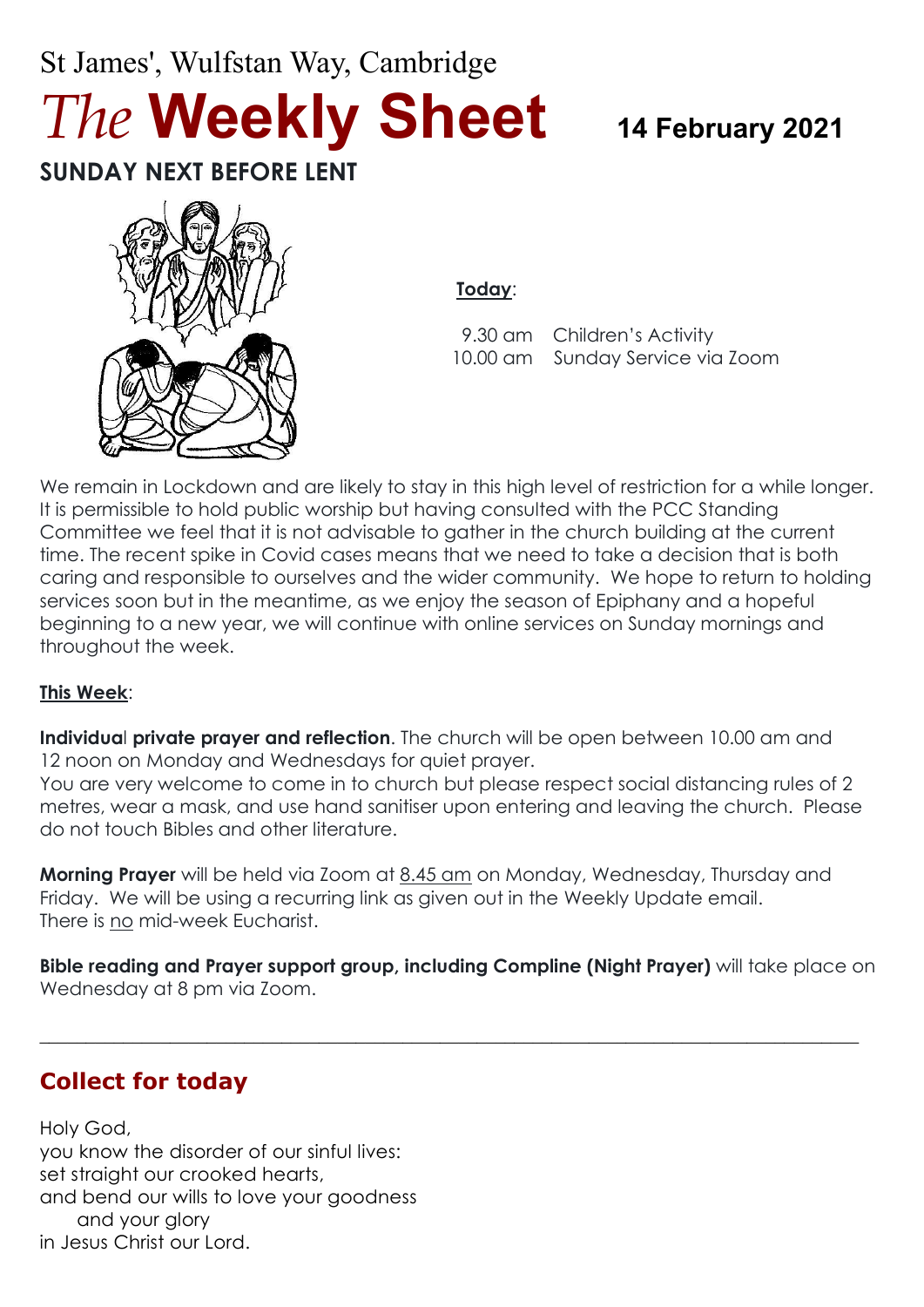# **Today's readings are:**

**2 Kings 2.1-12; Psalm 50.1-6; 2 Corinthians 4.3-6; Mark 9.2-9**

# **2 Kings 2.1-12**

#### **Elijah Ascends to Heaven**

Now when the LORD was about to take Elijah up to heaven by a whirlwind, Elijah and Elisha were on their way from Gilgal. Elijah said to Elisha, 'Stay here; for the LORD has sent me as far as Bethel.' But Elisha said, 'As the LORD lives, and as you yourself live, I will not leave you.' So they went down to Bethel. The company of prophets who were in Bethel came out to Elisha, and said to him, 'Do you know that today the LORD will take your master away from you?' And he said, 'Yes, I know; keep silent.'

 $\_$  , and the set of the set of the set of the set of the set of the set of the set of the set of the set of the set of the set of the set of the set of the set of the set of the set of the set of the set of the set of th

Elijah said to him, 'Elisha, stay here; for the LORD has sent me to Jericho.' But he said, 'As the LORD lives, and as you yourself live, I will not leave you.' So they came to Jericho. The company of prophets who were at Jericho drew near to Elisha, and said to him, 'Do you know that today the LORD will take your master away from you?' And he answered, 'Yes, I know; be silent.'

Then Elijah said to him, 'Stay here; for the LORD has sent me to the Jordan.' But he said, 'As the LORD lives, and as you yourself live, I will not leave you.' So the two of them went on. Fifty men of the company of prophets also went, and stood at some distance from them, as they both were standing by the Jordan. Then Elijah took his mantle and rolled it up, and struck the water; the water was parted to the one side and to the other, until the two of them crossed on dry ground.

When they had crossed, Elijah said to Elisha, 'Tell me what I may do for you, before I am taken from you.' Elisha said, 'Please let me inherit a double share of your spirit.' He responded, 'You have asked a hard thing; yet, if you see me as I am being taken from you, it will be granted you; if not, it will not.' As they continued walking and talking, a chariot of fire and horses of fire separated the two of them, and Elijah ascended in a whirlwind into heaven. Elisha kept watching and crying out, 'Father, father! The chariots of Israel and its horsemen!' But when he could no longer see him, he grasped his own clothes and tore them in two pieces.

 $\_$  , and the set of the set of the set of the set of the set of the set of the set of the set of the set of the set of the set of the set of the set of the set of the set of the set of the set of the set of the set of th

#### **Psalm 50.1-6**

The Lord, the most mighty / God, has / spoken and called the world from the rising of the / sun / to its / setting. Out of Zion, perfect in beauty, / God shines / forth; our God comes / and will / not keep / silence. Consuming fire goes / out be/fore him and a mighty / tempest / stirs a/bout him. He calls the / heaven a/bove, and the earth, that / he may / judge his / people: 'Gather to / me my / faithful, who have / sealed my / covenant with / sacrifice.' Let the heavens de/clare his / righteousness, for / God him/self is /judge.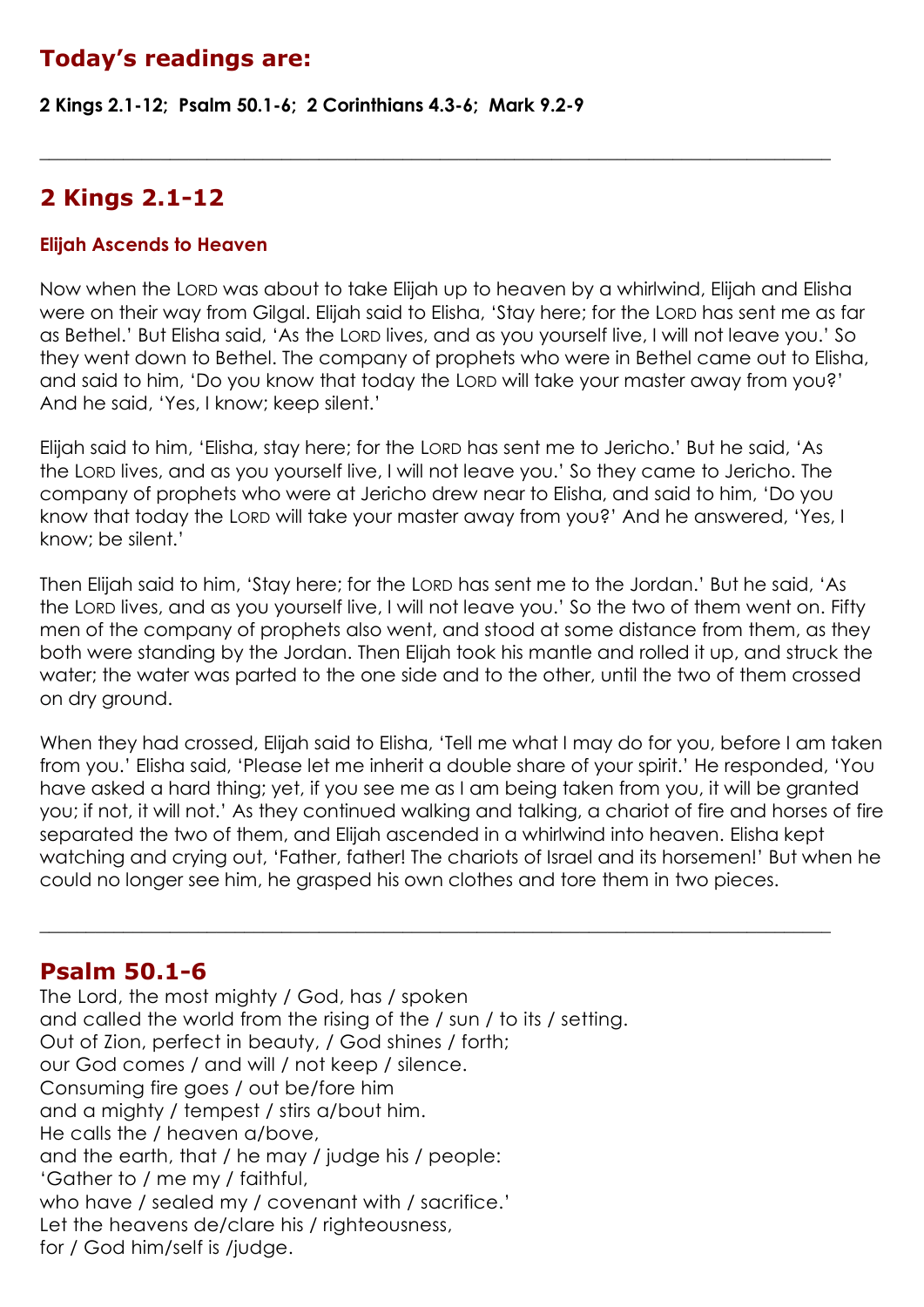# **2 Corinthians 4.3-6**

And even if our gospel is veiled, it is veiled to those who are perishing. In their case the god of this world has blinded the minds of the unbelievers, to keep them from seeing the light of the gospel of the glory of Christ, who is the image of God. For we do not proclaim ourselves; we proclaim Jesus Christ as Lord and ourselves as your slaves for Jesus' sake. For it is the God who said, 'Let light shine out of darkness', who has shone in our hearts to give the light of the knowledge of the glory of God in the face of Jesus Christ.

 $\_$  , and the set of the set of the set of the set of the set of the set of the set of the set of the set of the set of the set of the set of the set of the set of the set of the set of the set of the set of the set of th

### **Mark 9.2-9**

#### **The Transfiguration**

Six days later, Jesus took with him Peter and James and John, and led them up a high mountain apart, by themselves. And he was transfigured before them, and his clothes became dazzling white, such as no one on earth could bleach them. And there appeared to them Elijah with Moses, who were talking with Jesus. Then Peter said to Jesus, 'Rabbi, it is good for us to be here; let us make three dwellings, one for you, one for Moses, and one for Elijah.' He did not know what to say, for they were terrified. Then a cloud overshadowed them, and from the cloud there came a voice, 'This is my Son, the Beloved; listen to him!' Suddenly when they looked around, they saw no one with them any more, but only Jesus.

#### **The Coming of Elijah**

As they were coming down the mountain, he ordered them to tell no one about what they had seen, until after the Son of Man had risen from the dead.

**\_\_\_\_\_\_\_\_\_\_\_\_\_\_\_\_\_\_\_\_\_\_\_\_\_\_\_\_\_\_\_\_\_\_\_\_\_\_\_\_\_\_\_\_\_\_\_\_\_\_\_**

# **Readings for next Sunday, 21 February (1 st Sunday of Lent)**

**Genesis 9.8-17; Psalm 25.1-9; 1 Peter 3.18-end; Mark 1.9-15**

**Ash Wednesday.** Lent begins on Wednesday 17th this coming week. We will be having special prayers as part of our morning prayer at 8.45 am and also in the evening as part of our Bible, Prayer and Compline service at 8 pm.

\_\_\_\_\_\_\_\_\_\_\_\_\_\_\_\_\_\_\_\_\_\_\_\_\_\_\_\_\_\_\_\_\_\_\_\_\_\_\_\_\_\_\_\_\_\_\_\_\_\_\_\_\_\_\_\_\_

If you have some ash or charcoal to hand for these services you can join in with the symbolic act of ashing.

Lent packs for children. We are putting together some very simple activity packs for children to use during Lent. You can collect a pack on Monday 15th anytime between 10 am and 12 pm.

**CMS Boxes.** Thank you to those who collect for CMS. Please hold on to your boxes until further notice. Thank you.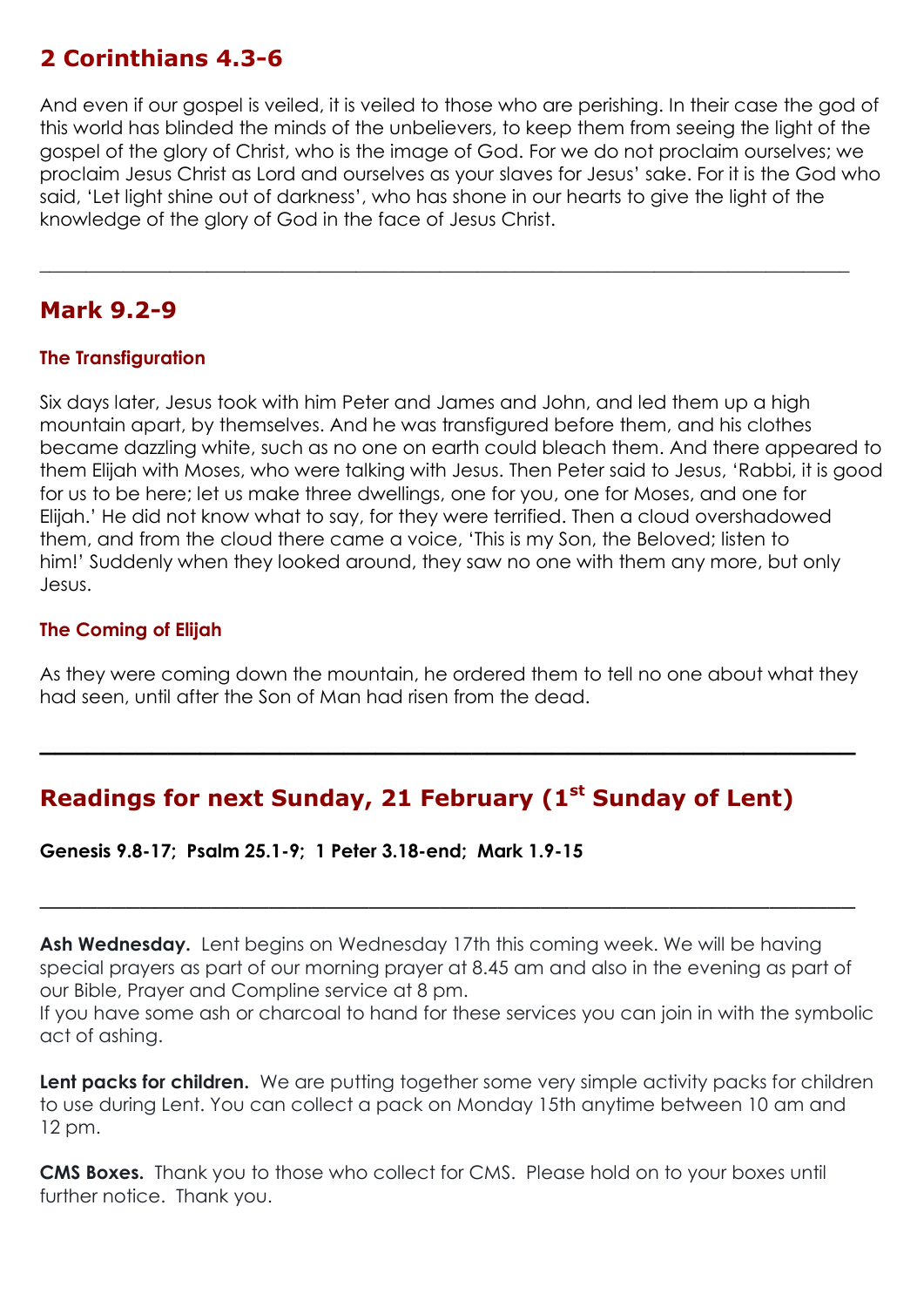**Advent Calendar of Giving.** Thank you to everyone who has taken part. Now that we are in lockdown again, please do not return your bag at the present time. Please hold on to it and return when restrictions are lifted. Thank you.

#### **1000000 steps challenge for Arthur Rank Hospice** - a message from Eleanor Pippard

I have decided to attempt the Arthur Rank's fundraising challenge to walk a million steps in a hundred days. This works out at an average of 10000 a day. To make it more interesting I have calculated that this is about the equivalent of walking from my house to Inverness, using roads rather than going 'as the crow flies' which would involve a lot of swimming. This means that each week I shall be able to see where I have got to in the country. The walk started on 11 January and finishes on 20 April.

Any sponsorship would be gratefully received to help this excellent charity. The link to my giving page is <https://arhc.enthuse.com/pf/eleanor-pippard-d0c4e>

**Food Hub.** The Food Hub will continue operating on a Saturday morning between 10.30 am and 12.30 pm here at St James'.

The food remains a basic food package ideally for those who are either struggling to pay for provisions or who cannot get to the shops or book an online delivery.

During lockdown the Food Hub is unable to receive or collect personal donations from people, but if you would still like to help, look on the Queen Edith Community Forum website to find more details about how to donate financially. Thank you.

**Caroline** is working from home and has access to the office answering machine and email so please do contact her as you would normally.

**Phone line.** The Church of England central team have supported the release of the Daily Hope phone line. Daily Hope offers music, prayers and reflections as well as full worship services from the Church of England at the end of a telephone line.

The line – which is available 24 hours a day on **0800 804 8044** – has been set up particularly with those unable to join online church services during the period of restrictions in mind. Find out more here - [https://www.churchofengland.org/more/media-centre/coronavirus-covid-](https://www.churchofengland.org/more/media-centre/coronavirus-covid-19-guidance-parishes/daily-hope-phone-line)[19-guidance-parishes/daily-hope-phone-line](https://www.churchofengland.org/more/media-centre/coronavirus-covid-19-guidance-parishes/daily-hope-phone-line)